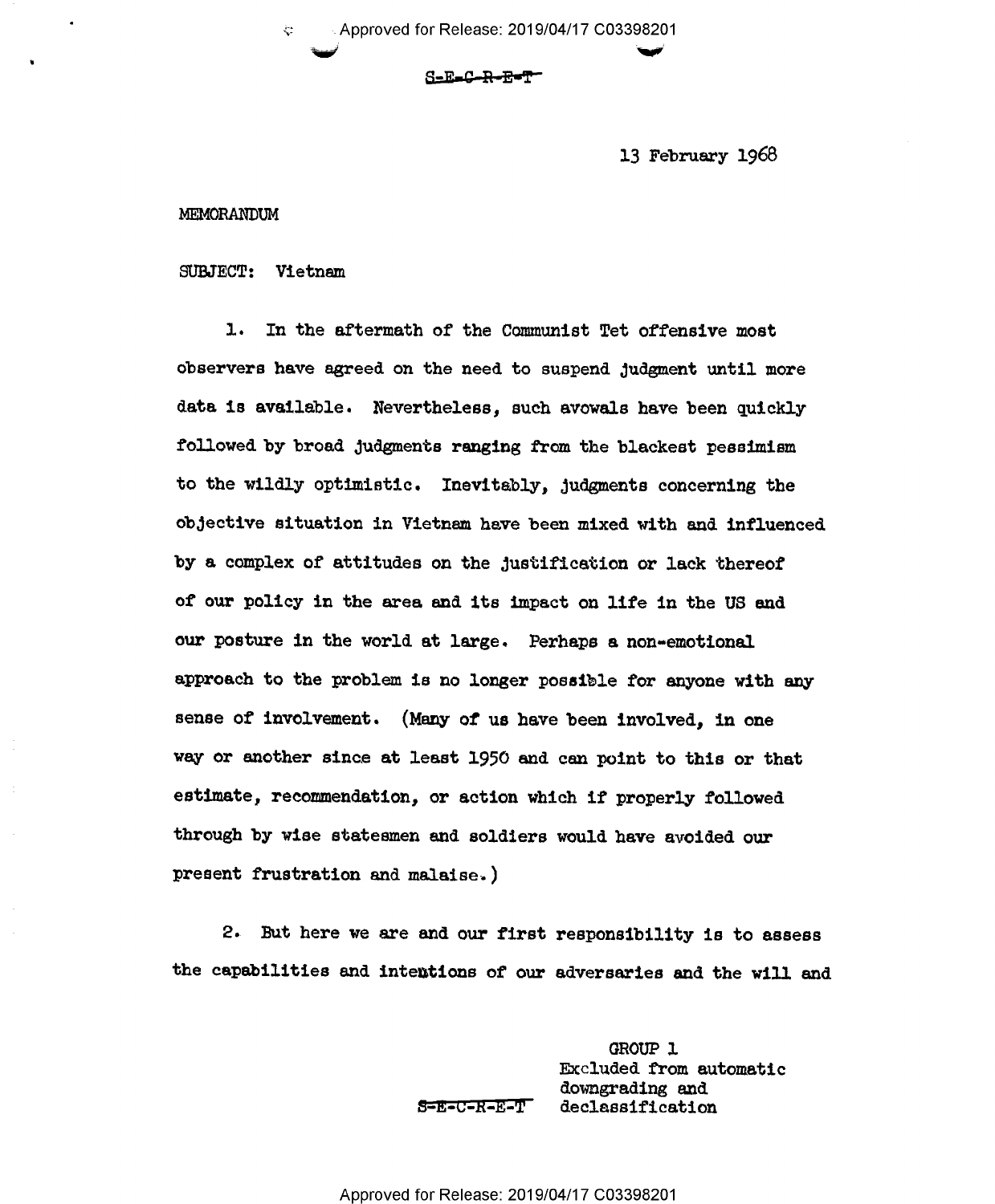Approved for Release: 2019/04/17 C03398201  $\sim$  in  $\sim$ 

## $S-B-C=R-E-T$

competence of our friends. Over the past two weeks the general trend has been to inflate the power of the former and to derogate the performance of the latter.

3. An objective appraisal of the Communist position should begin with the understanding that the winter-spring campaign -in both its military and political aspects -- does represent a radical shift in tactics. Beginning last fall with the battles of Loc Ninh and Dakto, we witnessed a departure from the low risk approach of a protracted war effort and the switch to a determined effort to force a relatively early and successful conclusion of the conflict. This new strategy was impelled, not by a sense of great strength, but by a realization in Hanoi that the US/GVN effort in South Vietnam was gathering momentum, that manpower in the South was increasingly being denied to the Viet Cong, and that a war of resistance in the South based on <sup>a</sup>predominately northern force was not politically viable. In brief, Hanoi calculated that the strain of the war could not be borne indefinitely and that something drastic had to be done to retrieve the situation.

4. The Tet offensive itself, far from demonstrating unexpected Communist strength (give it excellent marks for daring,

 $- 2 -$ 

 $S-E-C-R-ET$ 

# Approved for Release: 2019/04/17 C03398201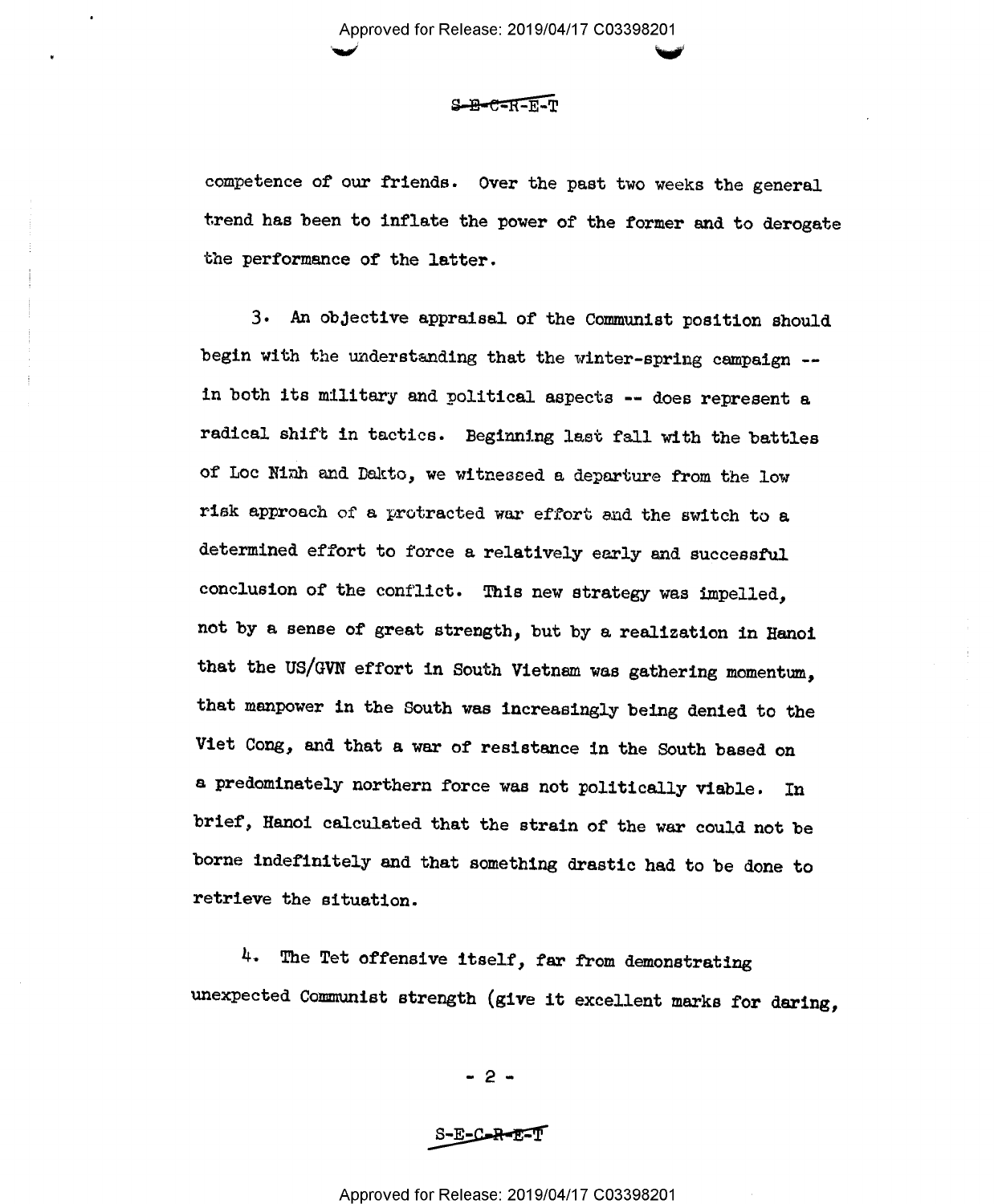Approved for Release: 2019/04/17 C03398201

### S=E-G-R-E=T

fair marks for coordination), confirmed the low state to which many local Viet Cong units had fallen. In Saigon a large number of inexperienced, recently impressed young men were used in attacks on key targets. It also appears that many local Viet Cong units had to be stiffened by North Vietnamese replacements. Surely, if better trained Viet Cong units familiar with the street plans of the various towns and cities had.been available they would have been used, possibly to decisive effect. The failure of main force units -- Viet Cong and NVA -- to follow up quickly to exploit the confusion of initial attacks shows poor coordination, <sup>a</sup> lack of confidence, or both.

5. It might be said that the hoped for effect on the GVN was worth the sacrifice of the poorly trained local units and even their experienced cadre. But this does not detract from the argument that the Tet attacks are further evidence of high risk tactics on Hanoi's part. Many of the attacks were in fact carried out by Main Force units -- Viet Cong and NVA. Hanoi could not be sure that surprise would be achieved; they were risking substantial losses of trained manpower. And as it turned out, losses to these units -- as in Kontum -- were high even with surprise. Exposing the 2nd NVA Division in the vicinity of Danang-Hoi-Hu

 $-3 -$ 

#### S<del>-E-G-R-E-</del>T

Approved for Release: 2019/04/17 C03398201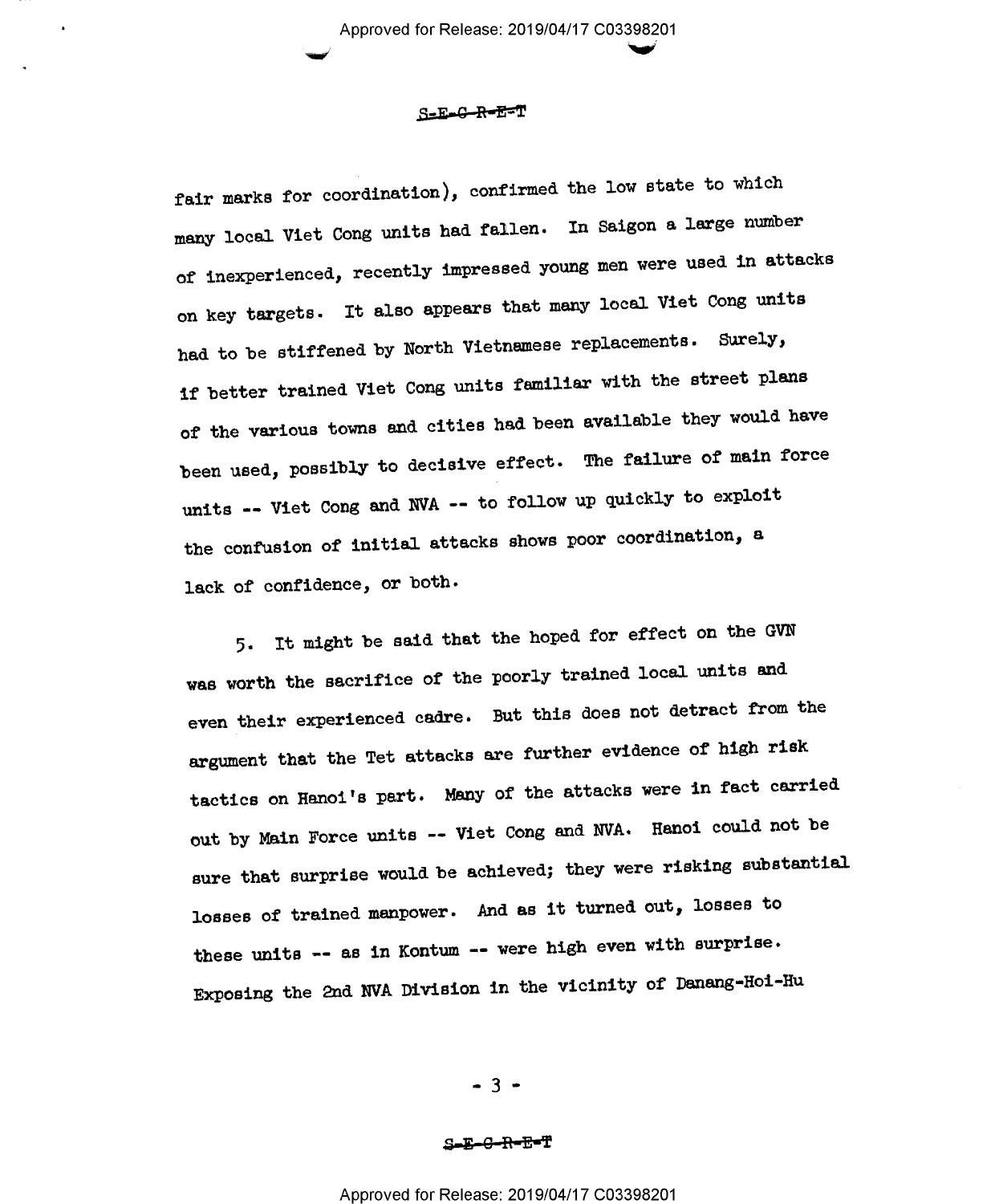$S-B-B+RE-EM$ 

\_ Approved for Release: 2019/04/17 C03398201

where it was badly beaten between 8-10 February makes no sense except in terms of a high risk determined effort for an early and decisive impact on the ARVN, the GVN, and the US.

6. Obviously, the military punishment which Communist forces took last fall along the Cambodian border, around the cities during Tet, and around Khe Sanh over the past month has not forced Hanoi to call off its major effort. The scenario is far from played out and the Communists probably have other surprises yet to spring. More NVA Divisions can be committed across the DMZ, new Soviet-made weapons can be introduced, Viet Cong units can be replenished by impressment from the unprotected countryside, perhaps Khe Sanh can be over run by a maximum effort. But Communist forces in the field are not composed of supermen, they continue to demonstrate the inability to coordinate actions closely, to meet readiness deadlines, to stand up to the superior fire power and mobility of US/ARVN forces. Their chances of success continue to rest heavily on destroying the will and effectiveness of the ARVN and GVN.

7. The failures of the ARVN and the GVN are, of course, the source of much of our pessimism and frustration. We want or expect the GVN to snap to, vitalize national administration,

..h..

<del>8-B-C-R-E-</del>T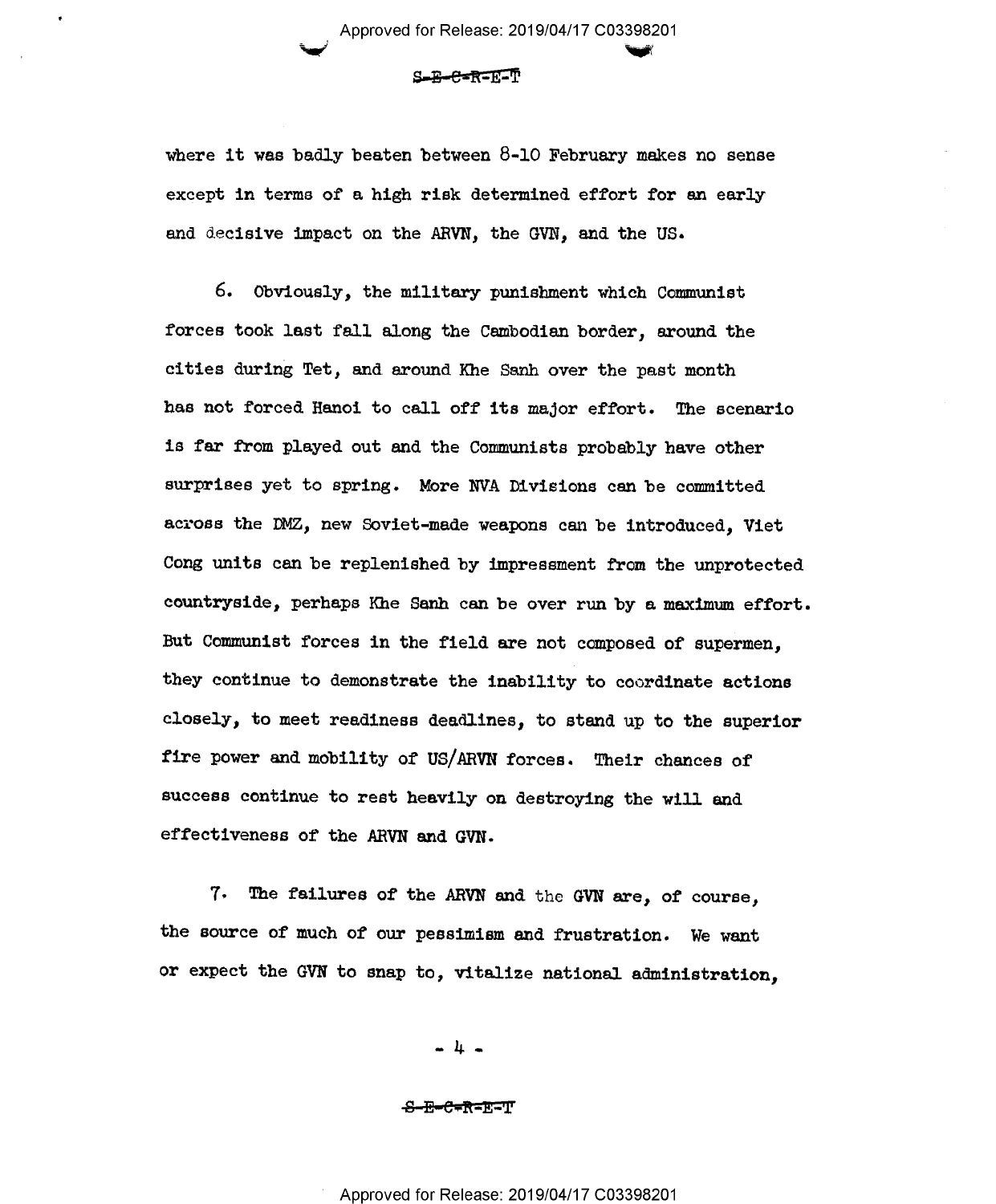s.s-e-s=E1T

raise taxes, weed out corruption, get cracking on pacification, stimulate democracy, and generally win the hearts and minds of the people. Progress toward many of these objectives in the short term is quite unrealistic in view of the cultural inertia of a traditional confucian society and quite out of the question in the midst of a major war. Perhaps the US should be encouraged by the simple fact that a government of sorts has now been in continuous control since the emergence of Ky and Thieu in 1966. Certainly the GVN and the ARVN could and should do more -- the ARVN a good deal more -- to make the overall political and military effort more effective. But perhaps if we had expected a little less we would be more willing to acknowledge that some progress had been made before Tet, that ARVN and GVN reactions during Tet were not so futile, that South Vietnamese morale has stood up amazing well over the past two weeks, and.that the outlook is not totally black. Obviously, if the US wavers at this juncture, the entire structure could unravel quickly.\* But there is still no

\_ 5 -

S-E—G-R-E=T

<sup>\*</sup> And if this should happen there would, of course, be no chance for a "satisfactory" negotiation to ease the US departure from Vietnam. Whether or not the US should take this opportunity to shed its burdens and make a fast exit is another matter. The point here simply is that it would have no alternative if it appeared now to reduce its comitments.